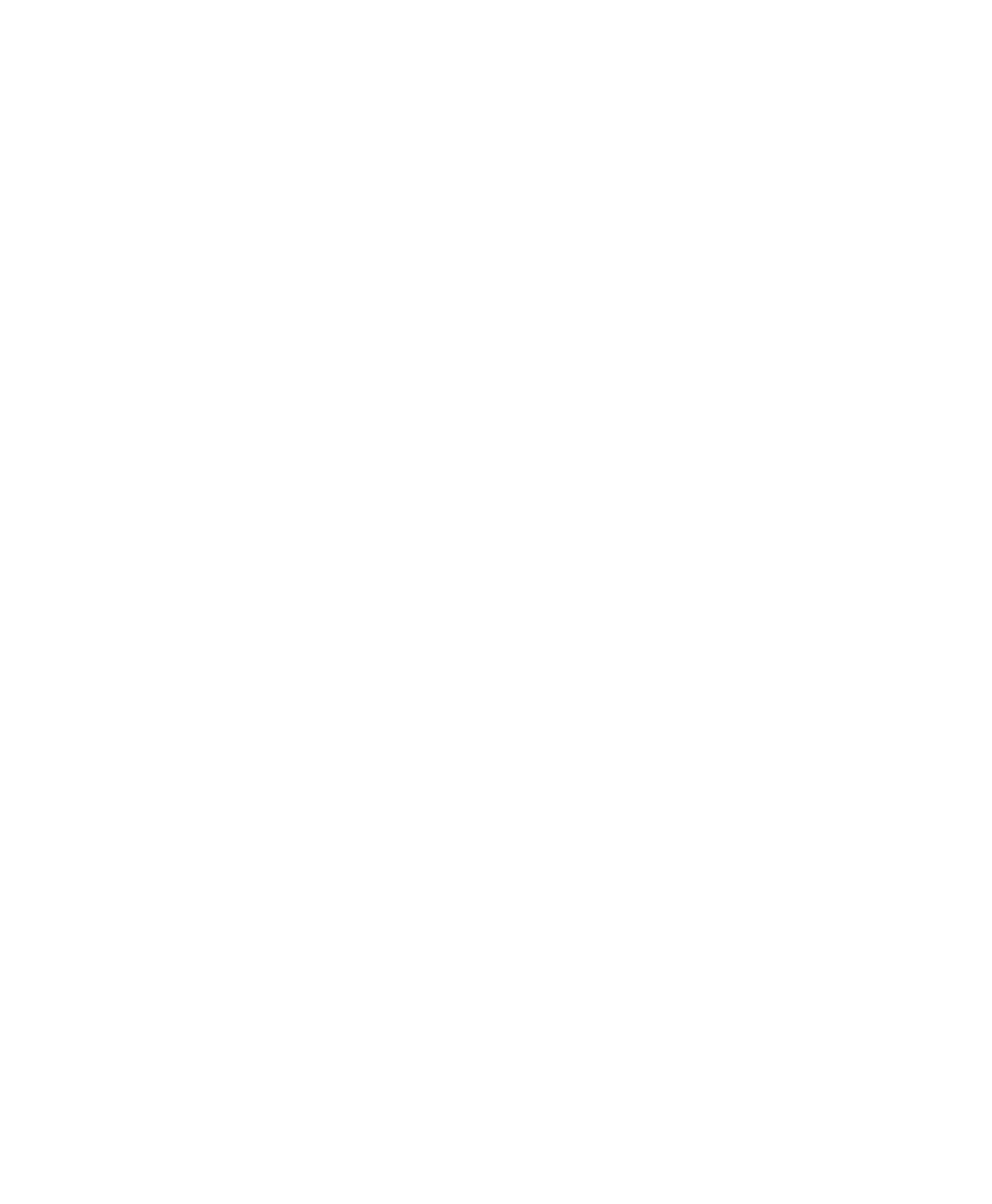### ORDER OF WORSHIP

The congregation stands as the choir enters.

**Introit** Lord, Make Us Servants O. GIBBONS (C.1583-1625)

1 Lord, make us servants of your peace; Where there is hate, may we sow love; Where there is hurt, may we forgive; Where there is strife, may we make one.

2 Where all is doubt, may we sow faith; Where all is gloom, may we sow hope; Where all is night, may we sow light; Where all is tears, may we sow joy.

3 Jesus, our Lord, may we not seek To be consoled , but to console, Nor look to understanding hearts, But look for hearts to understand.

4 May we not look for love's return, But seek to love unselfishly, For in our giving we receive, And in forgiving are forgiven.

5 Dying, we live, and are reborn Through death's dark night to endless day: Lord, make us servants of your peace, To wake at last in heaven's light.

*Words:* St. Francis of Assisi (paraphrased by James Quinn)

#### **Opening Hymn** Fairest Lord Jesus ST. ELIZABETH

| 1 Fairest Lord Jesus,                         | 2 Fair are the meadows,                 |
|-----------------------------------------------|-----------------------------------------|
| Ruler of all nature,                          | Fairer still the woodlands,             |
| O thou of God and man the Son,                | Robed in the blooming garb of spring:   |
| Thee will I cherish,                          | Jesus is fairer,                        |
| Thee will I honour,                           | Jesus is purer                          |
| Thou, my soul's glory, joy, and crown.        | Who makes the woeful heart to sing.     |
| 3 Fair is the sunshine,                       | 4 All fairest beauty,                   |
| Fairer still the moonlight,                   | Heavenly and earthly,                   |
| And all the twinkling starry host:            | Wondrously, Jesus, is found in thee;    |
| Jesus shines brighter,                        | None can be nearer,                     |
| Jesus shines purer                            | Fairer, or dearer,                      |
| Than all the angels heaven can boast.         | Than thou my Saviour art to me.         |
| Words: Münster Gesangbuch, 1677;              | Music: Melody Silesian trad.;           |
| trans. Church Chorals and Choir Studies, 1850 | Schleisiche Volkslieder, Leipzig, 1842; |
|                                               | Descant by P. Halley                    |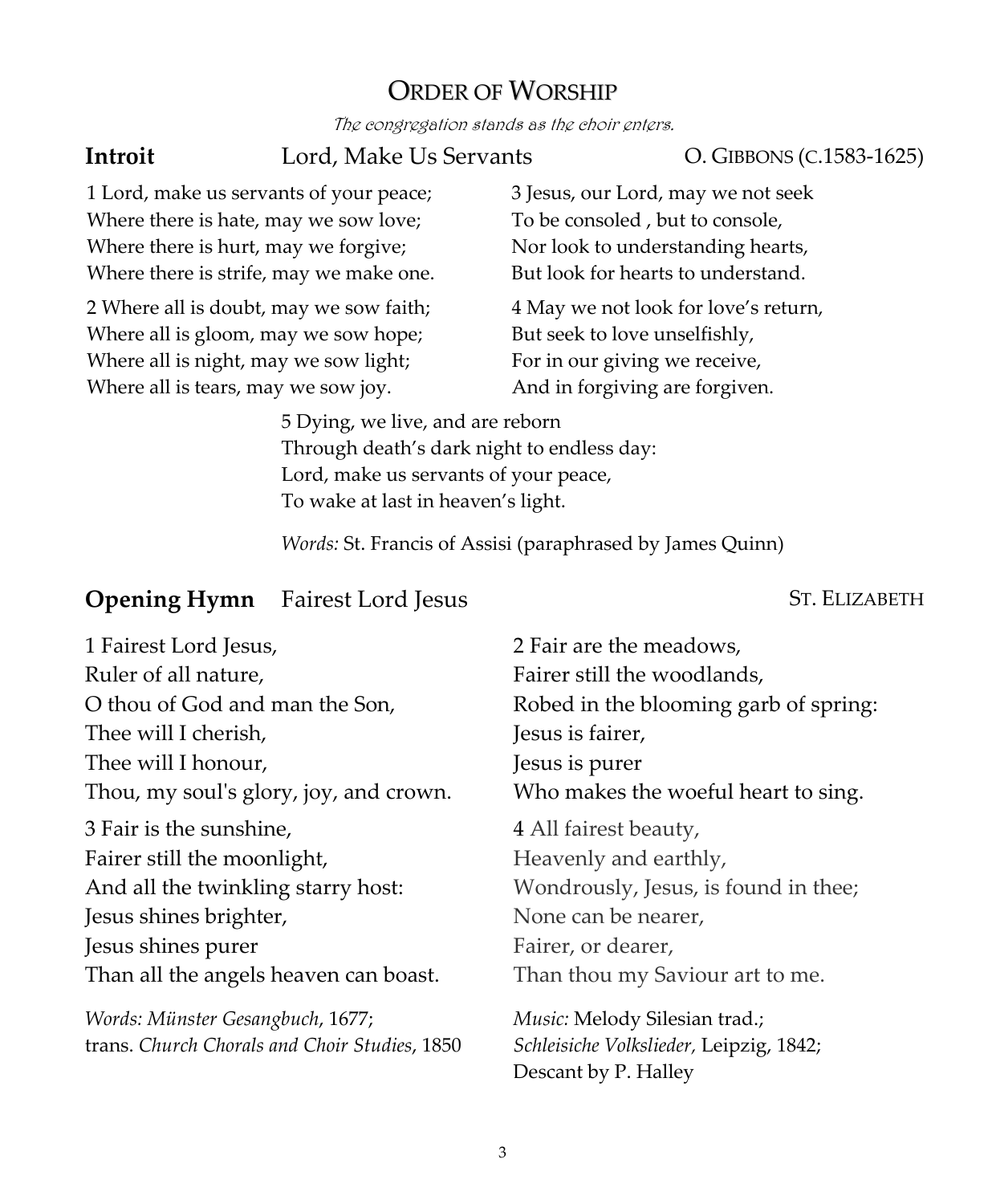## **Exhortation**

DEARLY beloved brethren, the Scripture moveth us in sundry places to acknowledge and confess our manifold sins and wickedness; and that we should not dissemble nor cloke them before the face of Almighty God our heavenly Father; but confess them with an humble, lowly, penitent, and obedient heart; to the end that we may obtain forgiveness of the same, by his infinite goodness and mercy.

 And although we ought at all times humbly to acknowledge our sins before God; yet ought we most chiefly so to do, when we assemble and meet together to render thanks for the great benefits that we have received at his hands, to set forth his most worthy praise, to hear his most holy Word, and to ask those things which are requisite and necessary, as well for the body as the soul.

 Wherefore I pray and beseech you, as many as are here present, to accompany me with a pure heart and humble voice unto the throne of the heavenly grace.

## **Confession**

ALMIGHTY and most merciful Father, We have erred and strayed from thy ways like lost sheep, We have followed too much the devices and desires of our own hearts, We have offended against thy holy laws, We have left undone those things which we ought to have done, And we have done those things which we ought not to have done; And there is no health in us. But thou, O Lord, have mercy upon us, miserable offenders. Spare thou them, O God, which confess their faults. Restore thou them that are penitent; According to thy promises declared unto mankind in Christ Jesu our Lord. And grant, O most merciful Father, for his sake, That we may hereafter live a godly, righteous, and sober life, To the glory of thy holy Name. Amen.

## **Absolution**

ALMIGHTY God, the Father of our Lord Jesus Christ, who desireth not the death of a sinner, but rather that he may turn from his wickedness, and live, hath given power and commandment to his Ministers, to declare and pronounce to his people, being penitent, the Absolution and Remission of their sins.

 He pardoneth and absolveth all them that truly repent and unfeignedly believe his holy Gospel.

 Wherefore we beseech him to grant us true repentance and his Holy Spirit, that those things may please him which we do at this present, and that the rest of our life hereafter may be pure and holy; so that at the last we may come to his eternal joy; through Jesus Christ our Lord. *Amen*.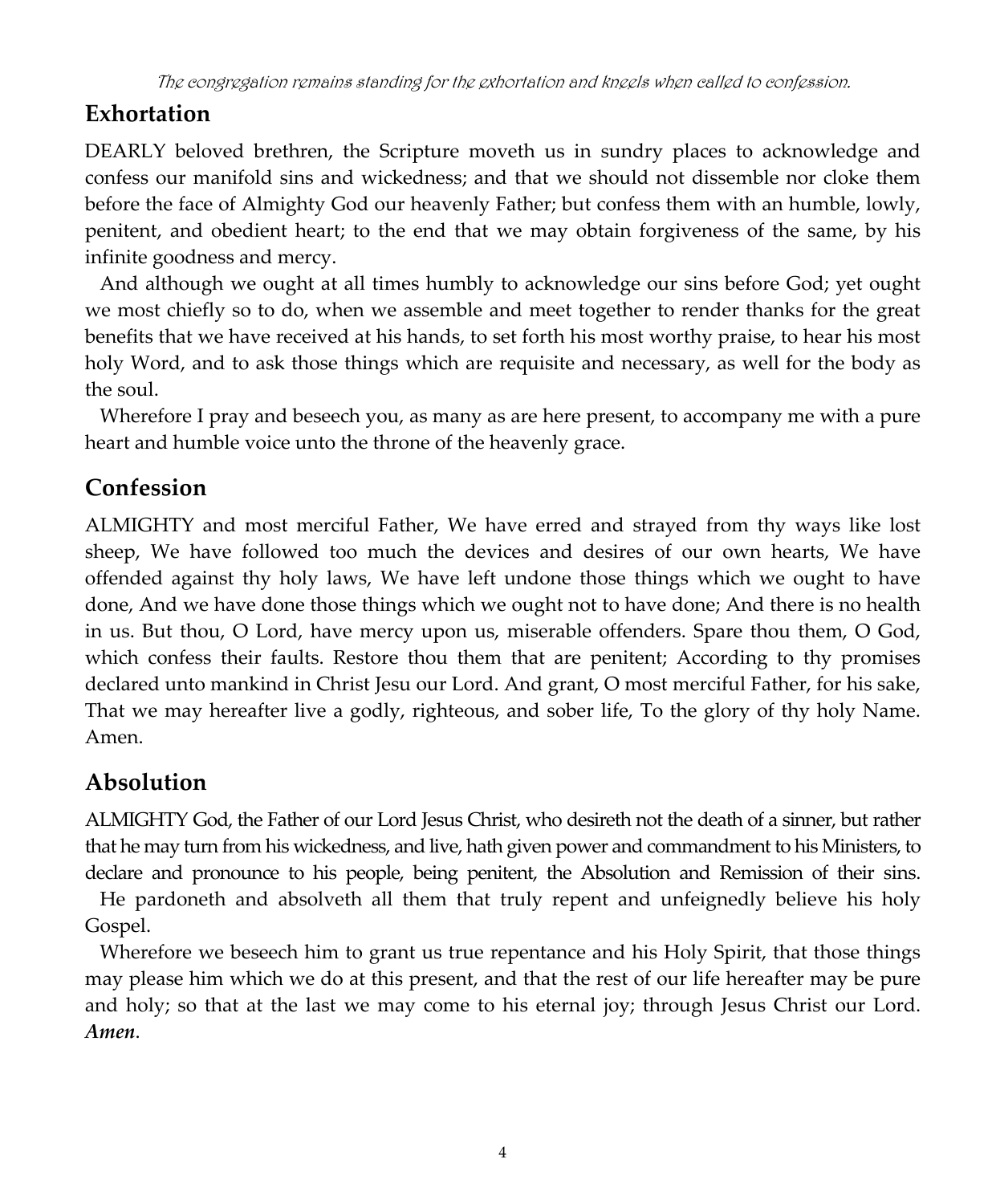### **The Lord's Prayer**

OUR Father who art in heaven, Hallowed be thy Name, Thy kingdom come, Thy will be done, on earth as it is in heaven. Give us this day our daily bread; And forgive us our trespasses, As we forgive them that trespass against us; And lead us not into temptation, But deliver us from evil. For thine is the kingdom, the power, and the glory, For ever and ever. Amen.

**Preces** WM. SMITH OF DURHAM (C.1603-45)

| Precentor:                                      | <b>Choir:</b>                               |
|-------------------------------------------------|---------------------------------------------|
| O Lord, open thou our lips;                     | And our mouth shall show forth thy praise.  |
| O God, make speed to save us;                   | O Lord, make haste to help us.              |
| The congregation stands for the "Gloria Patri". |                                             |
| GLORY be to the Father, and to the Son,         | As it was in the beginning, is now,         |
| and to the Holy Ghost;                          | and ever shall be, world without end. Amen. |
| Praise ye the Lord;                             | The Lord's Name be praised.                 |

The congregation sits after the choir sings the first verse of the first psalm and stands for the "Gloria Patri" as the choir sings the last verse of the last psalm.

**Psalms 119 Part 19** *Clamavi in toto corde meo.* **119 Part 20** *Vide humilitatem.*

J. CAMIDGE II J. TURLE

#### **Part 19**

I CALL with my whole heart: / hear me, O LORD; I will keep thy statutes.

146 Yea, even unto thee do I call; O help me, / and I shall keep thy testimonies.

147 Early in the morning do I cry unto thee; / for in thy word is my trust.

148 Mine eyes forestall the night‐watches, / that I might be occupied in thy words.

149 Hear my voice, O LORD, according unto thy loving‐kindness: / quicken me, according as thou art wont.

150 They draw nigh that of malice persecute me, / and are far from thy law.

151 Thou art nigh at hand, O LORD; / and all thy commandments are true.

152 As concerning thy testimonies, I have known long since, / that thou hast grounded them for ever.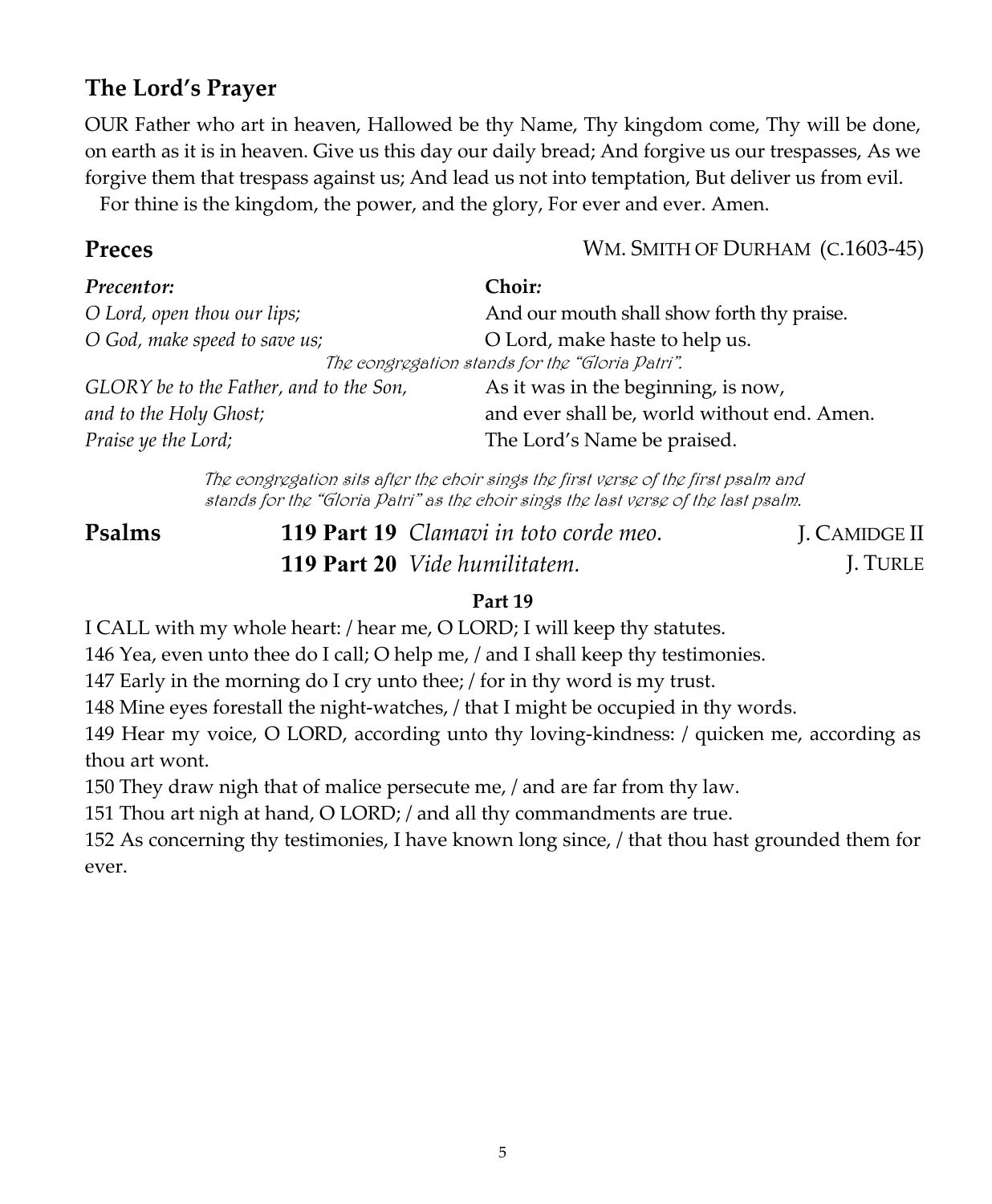#### **Part 20**

O CONSIDER mine adversity, and deliver me, / for I do not forget thy law.

154 Plead thou my cause, and redeem me: / quicken me, according to thy word.

155 Salvation is far from the ungodly; / for they regard not thy statutes.

156 Great is thy mercy, O LORD: / quicken me, according to thy judgements.

157 Many there are that trouble me and persecute me; / yet do I not swerve from thy testimonies.

158 It grieveth me when I see the transgressors; / because they keep not thy word.

159 Consider, O LORD, how I love thy precepts: / O quicken me, according to thy lovingkindness.

160 Thy word is altogether true: / all the judgements of thy righteousness endure for evermore.

GLORY be to the Father, and to the Son, and to the Holy Ghost;

As it was in the beginning, is now, and ever shall be, world without end. Amen.

The congregation sits for the Old Testament Lesson.

## **First Lesson Proverbs 8.** 1 – 17

*The First Lesson is written in the Book of Proverbs, the 8th chapter, beginning at the 1st verse.*

Doth not wisdom cry? and understanding put forth her voice? She standeth in the top of high places, by the way in the places of the paths. She crieth at the gates, at the entry of the city, at the coming in at the doors. Unto you, O men, I call; and my voice is to the sons of man. O ye simple, understand wisdom: and, ye fools, be ye of an understanding heart. Hear; for I will speak of excellent things; and the opening of my lips shall be right things. For my mouth shall speak truth; and wickedness is an abomination to my lips. All the words of my mouth are in righteousness; there is nothing froward or perverse in them. They are all plain to him that understandeth, and right to them that find knowledge. Receive my instruction, and not silver; and knowledge rather than choice gold. For wisdom is better than rubies; and all the things that may be desired are not to be compared to it. I wisdom dwell with prudence, and find out knowledge of witty inventions. The fear of the Lord is to hate evil: pride, and arrogancy, and the evil way, and the froward mouth, do I hate. Counsel is mine, and sound wisdom: I am understanding; I have strength. By me kings reign, and princes decree justice. By me princes rule, and nobles, even all the judges of the earth. I love them that love me; and those that seek me early shall find me.

*Here endeth the First Lesson.*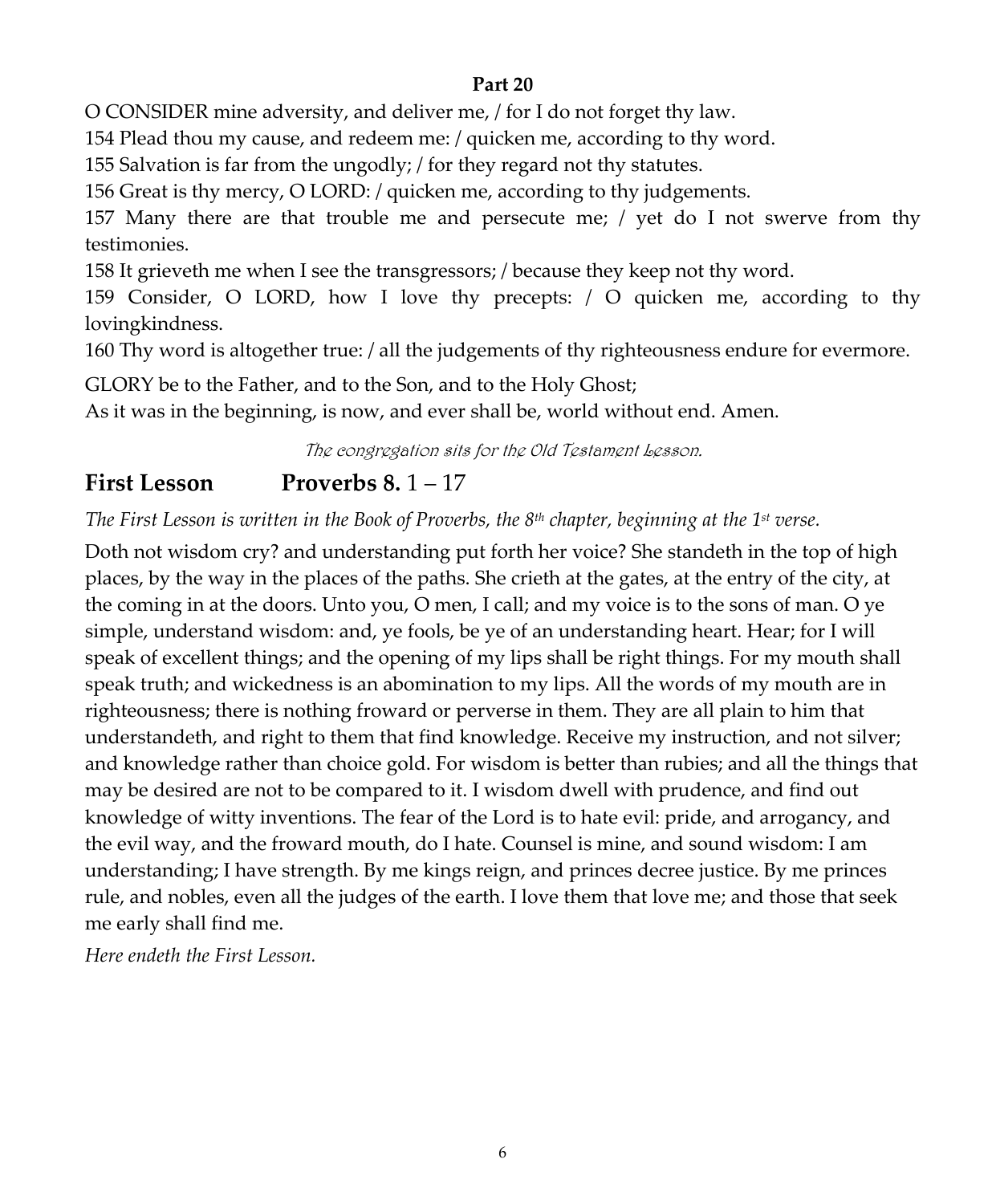# **Office Hymn** *Iste confessor. (Sung by the choir) MODE II*

1. He, whose confession God of old accepted, Whom through the ages all now hold in honour, Gaining his guerdon this day came to enter Heaven's high portal.

3. Thus to the weary, from the life enshrinèd, Potent in virtue, flowed humane compassion; Sick and sore laden, howsoever burdened, There they found healing.

2. God‐fearing, watchful, pure of mind and body, Holy and humble, thus did all men find him; While, through his members, to the life immortal Mortal life called him.

4. So now in chorus, giving God the glory, Raise we our anthem gladly to his honour, That in fair kinship we may all be sharers Here and hereafter.

5. Honour and glory, power and salvation, Be in the highest unto him who reigneth Changeless in heaven over earthly changes, Triune, eternal. Amen.

*Words:* Latin 8th century, translated by L. Housman (1865‐1959)

The congregation stands for the Magnificat.

## **Magnificat** The Evening Service in B<sub>b</sub> by C.V. STANFORD

MY soul doth magnify the Lord, and my spirit hath rejoiced in God my Saviour.

For he hath regarded the lowliness of his handmaiden.

For behold, from henceforth all generations shall call me blessed.

For he that is mighty hath magnified me; and holy is his Name.

And his mercy is on them that fear him throughout all generations.

He hath showed strength with his arm; he hath scattered the proud in the imagination of their hearts.

He hath put down the mighty from their seat, and hath exalted the humble and meek.

He hath filled the hungry with good things; and the rich he hath sent empty away.

He remembering his mercy hath holpen his servant Israel;

As he promised to our forefathers, Abraham and his seed for ever.

GLORY be to the Father, and to the Son, and to the Holy Ghost; As it was in the beginning, is now, and ever shall be, world without end. Amen.

The congregation sits for the New Testament Lesson.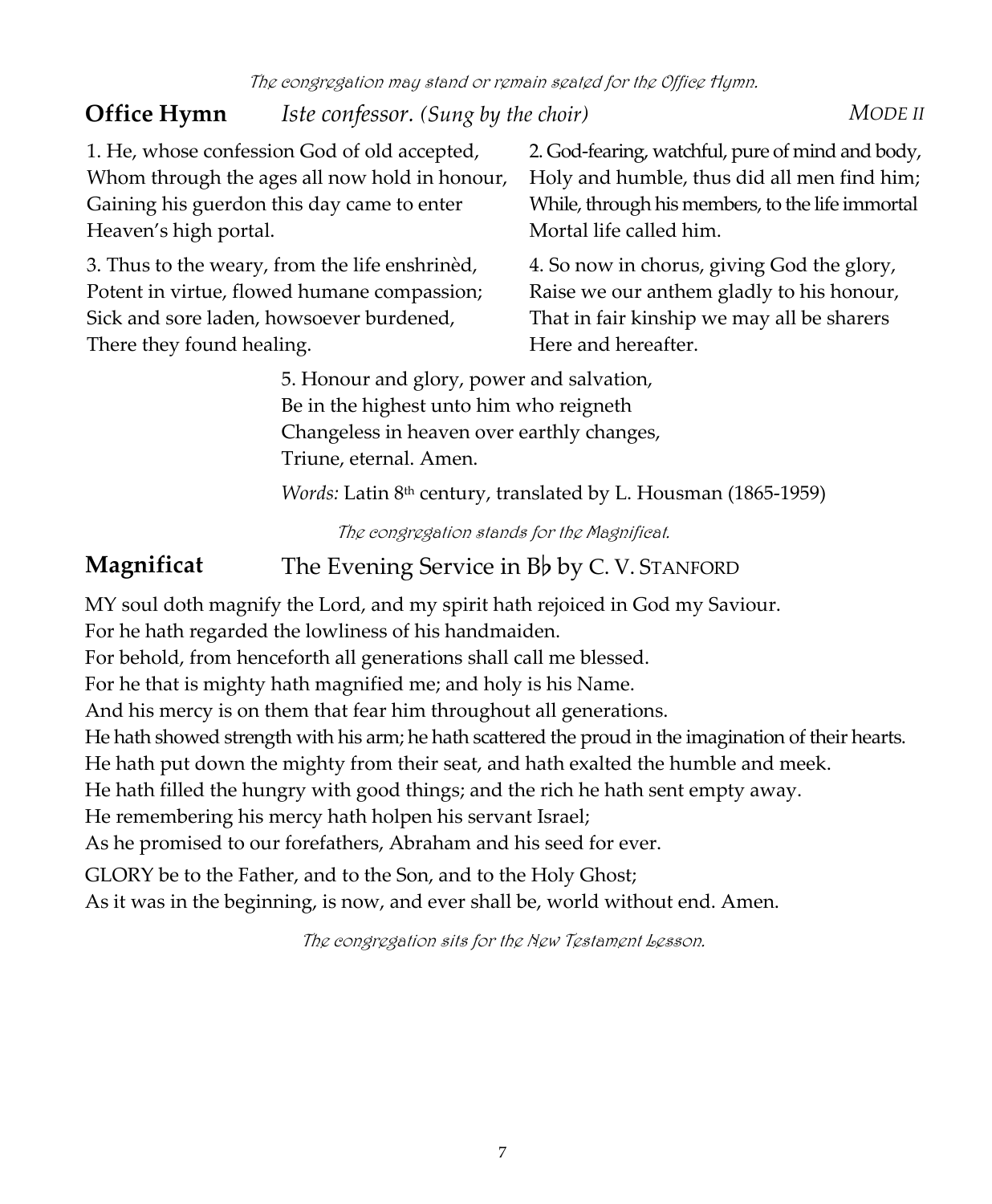### **Second Lesson Matthew 11.** 20 – end

The Second Lesson is written in the Gospel According to St. Matthew, the 11<sup>th</sup> chapter, beginning at the *20th verse.*

Then began he to upbraid the cities wherein most of his mighty works were done, because they repented not: Woe unto thee, Chorazin! woe unto thee, Bethsaida! for if the mighty works, which were done in you, had been done in Tyre and Sidon, they would have repented long ago in sackcloth and ashes. But I say unto you, It shall be more tolerable for Tyre and Sidon at the day of judgment, than for you. And thou, Capernaum, which art exalted unto heaven, shalt be brought down to hell: for if the mighty works, which have been done in thee, had been done in Sodom, it would have remained until this day. But I say unto you, That it shall be more tolerable for the land of Sodom in the day of judgment, than for thee. At that time Jesus answered and said, I thank thee, O Father, Lord of heaven and earth, because thou hast hid these things from the wise and prudent, and hast revealed them unto babes. Even so, Father: for so it seemed good in thy sight. All things are delivered unto me of my Father: and no man knoweth the Son, but the Father; neither knoweth any man the Father, save the Son, and he to whomsoever the Son will reveal him. Come unto me, all ye that labour and are heavy laden, and I will give you rest. Take my yoke upon you, and learn of me; for I am meek and lowly in heart: and ye shall find rest unto your souls. For my yoke is easy, and my burden is light.

*Here endeth the Second Lesson.*

The congregation stands for the Nunc Dimittis and the Apostles' Creed.

### **Nunc Dimittis** The Evening Service in B<sub>b</sub> by STANFORD

LORD, now lettest thou thy servant depart in peace, according to thy word. For mine eyes have seen thy salvation, which thou has prepared before the face of all people; To be a light to lighten the Gentiles, and to be the glory of thy people Israel.

GLORY be to the Father, and to the Son, and to the Holy Ghost; As it was in the beginning, is now, and ever shall be, world without end. Amen.

#### **Apostles' Creed**

I BELIEVE in God the Father Almighty, Maker of heaven and earth:

 And in Jesus Christ his only Son our Lord, Who was conceived by the Holy Ghost, Born of the Virgin Mary, Suffered under Pontius Pilate, Was crucified, dead, and buried: He descended into hell; The third day he rose again from the dead; He ascended into heaven, And sitteth on the right hand of God the Father Almighty; From thence he shall come to judge the quick and the dead.

 I believe in the Holy Ghost; The holy Catholic Church; The Communion of Saints; The Forgiveness of sins; The Resurrection of the body, And the Life everlasting. Amen.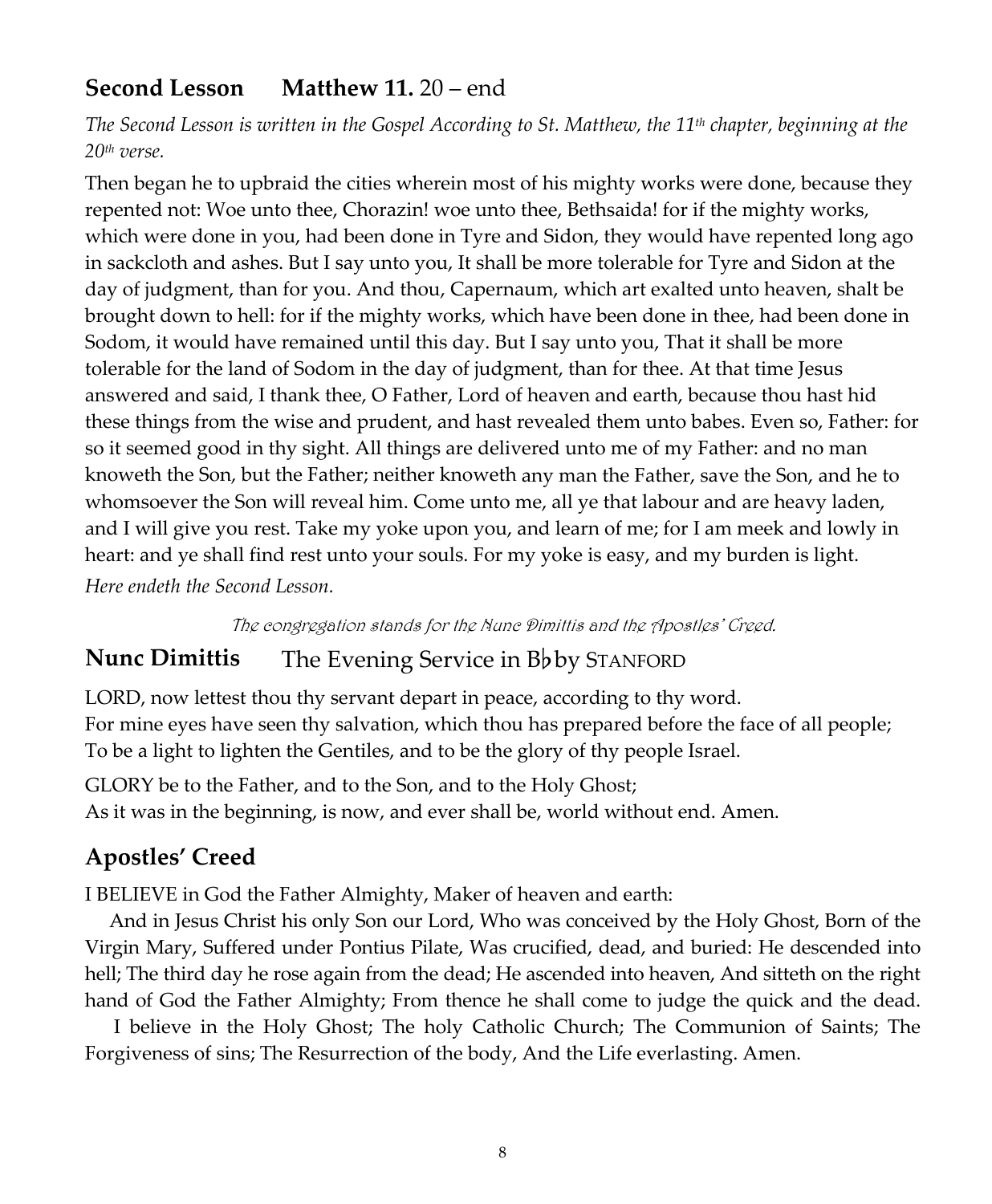#### **Mutual Salutation** WM. SMITH OF DURHAM

*Precentor:* *The Lord be with you;*

**Choir:** And with thy spirit. The congregation kneels. *Let us pray.* Lord, have mercy upon us. Christ, have mercy upon us. Lord, have mercy upon us.

### **The Lord's Prayer**

OUR Father which art in heaven, Hallowed be thy Name, Thy kingdom come, Thy will be done, on earth as it is in heaven. Give us this day our daily bread; And forgive us our trespasses, As we forgive them that trespass against us; And lead us not into temptation, But deliver us from evil. Amen.

#### **Versicles & Responses** WM. SMITH OF DURHAM

#### *Precentor: O Lord, show thy mercy upon us;* **Choir:** And grant us thy salvation. *O Lord, save the Queen;* And mercifully hear us when we call upon thee. *Endue thy Ministers with righteousness;* And make thy chosen people joyful. *O Lord, save thy people;* And bless thine inheritance. *Give peace in our time, O Lord;* And evermore mightily defend us. *O God, make clean our hearts within us;* And take not thy Holy Spirit from us.

### **Collects**

LORD, we beseech thee, grant thy people grace to withstand the temptations of the world, the flesh, and the devil, and with pure hearts and minds to follow thee the only God; through Jesus Christ our Lord. *Amen*.

O GOD, who didst inspire Saint Francis with surpassing love of thee and of all thy creatures: Grant that, after his example, we may walk in singleness of heart, counting the wisdom of this world as foolishness, and determined to know nothing save Jesus Christ and him crucified; who liveth and reigneth with thee and the Holy Ghost, one God, world without end. *Amen*. (for St Francis; from the Canadian Book of Occasional Offices, 1964)

O GOD, from whom all holy desires, all good counsels, and all just works do proceed: Give unto thy servants that peace which the world cannot give; that our hearts may be set to obey thy commandments, and also that by thee we being defended from the fear of our enemies may pass our time in rest and quietness; through the merits of Jesus Christ our Saviour. *Amen*.

LIGHTEN our darkness, we beseech thee, O Lord; and by thy great mercy defend us from all perils and dangers of this night; for the love of thy only Son, our Saviour Jesus Christ. *Amen*.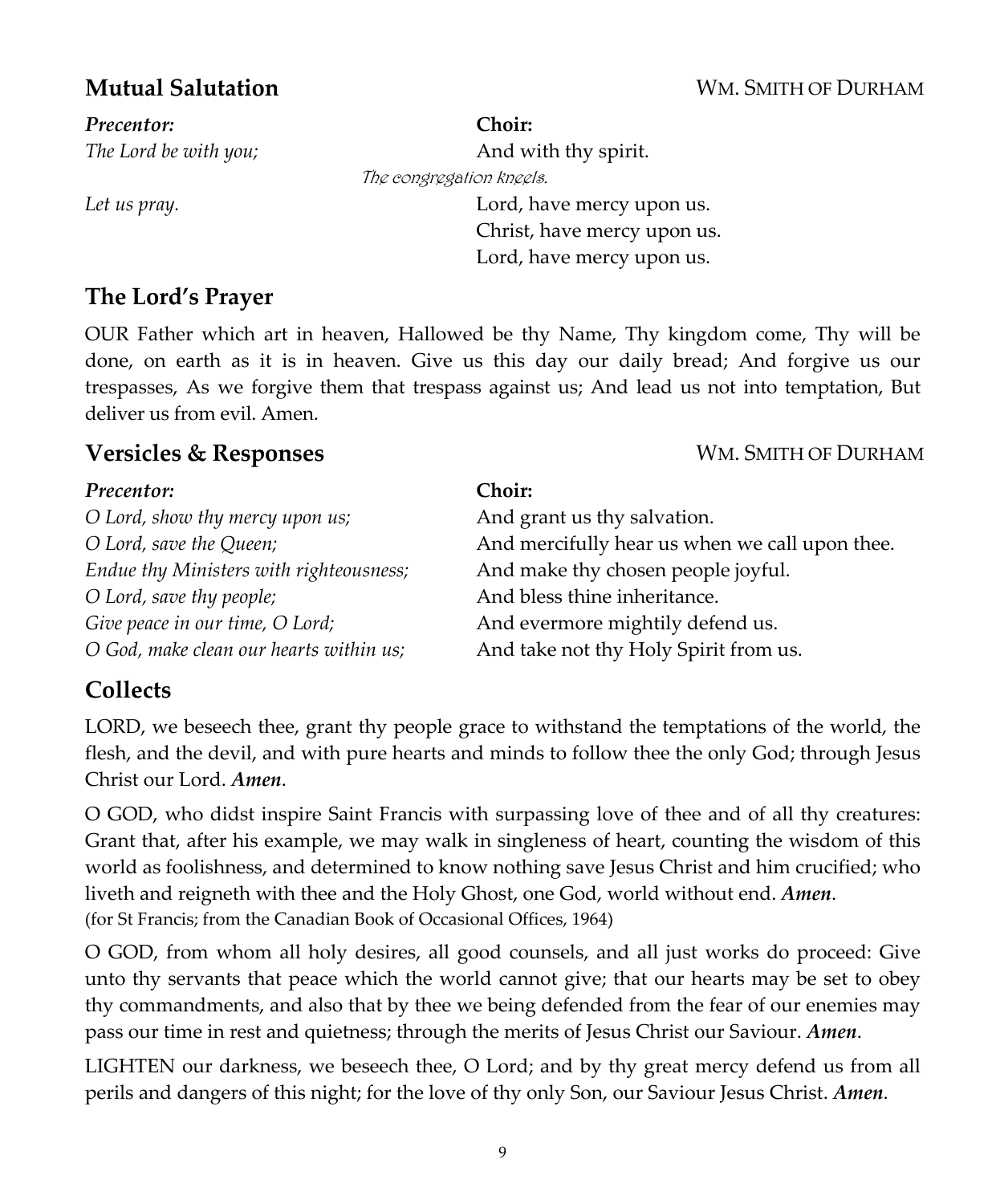The congregation sits for the Anthem.

Anthem Give Us the Wings of Faith E. BULLOCK 1890-1979) Give us the wings of faith to rise Within the veil, and see The saints above, how great their joys, How bright their glories be. We ask them whence their victory came: They, with one united breath, Ascribe the conquest to the Lamb, Their triumph to his death. They marked the footsteps that he trod,

His zeal inspired their breast; And following their incarnate God, They reached the promised rest.

### **Prayers**

## **Prayer of Saint John Chrysostom and the Grace**

ALMIGHTY God, who hast given us grace at this time with one accord to make our common supplications unto thee; and dost promise that when two or three are gathered together in thy Name thou wilt grant their requests: Fulfil now, O Lord, the desires and petitions of thy servants, as may be most expedient for them; granting us in this world knowledge of thy truth, and in the world to come life everlasting. *Amen*.

THE grace of our Lord Jesus Christ, and the love of God, and the fellowship of the Holy Ghost, be with us all evermore. *Amen*.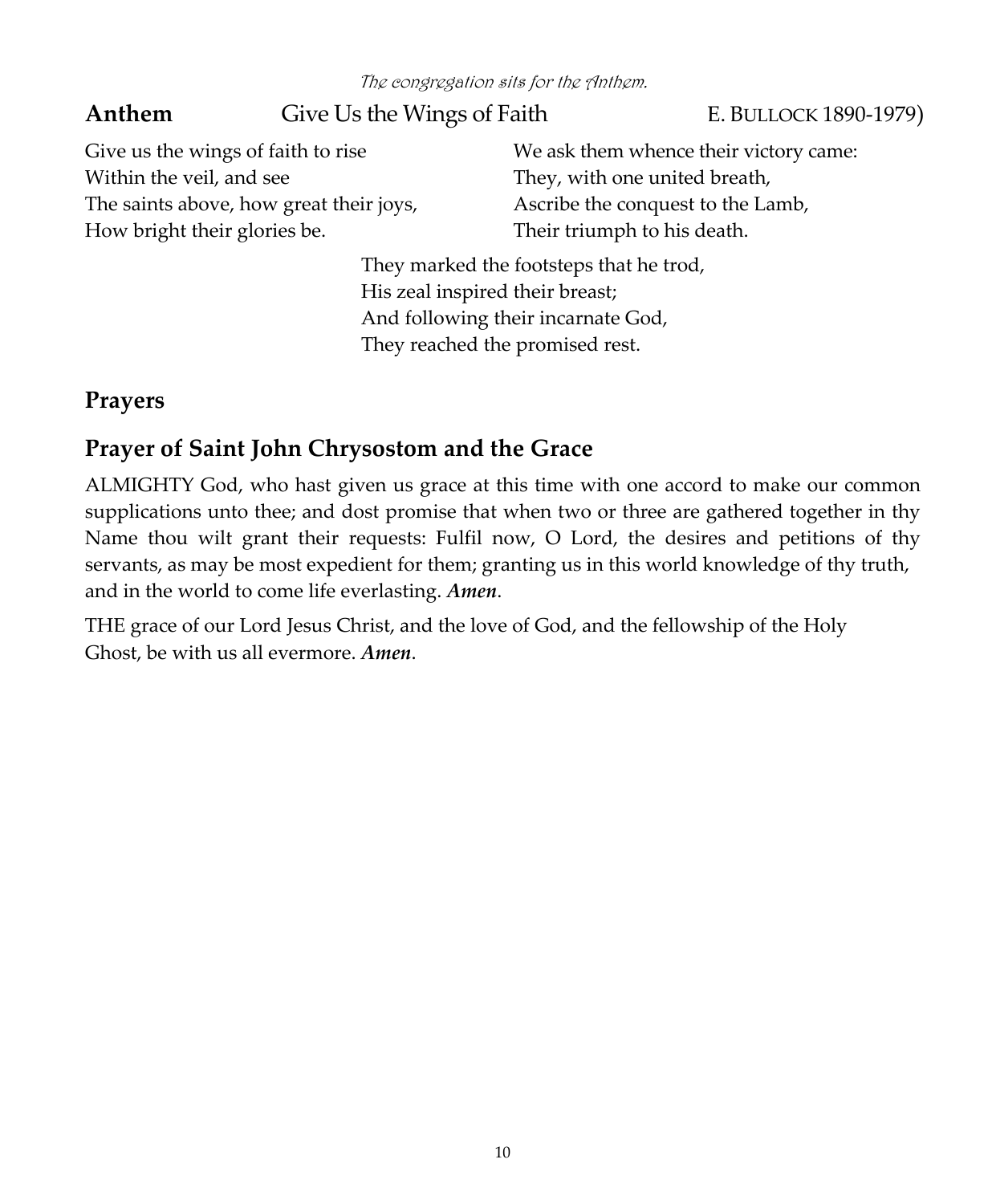The congregation stands for the Closing Hymn.

**Closing Hymn** All Creatures of Our God and King LASST UNS ERFREUEN

1 All creatures of our God and King Lift up your voice and with us sing, Alleluia! Alleluia! Thou burning sun with golden beam, Thou silver moon with softer gleam! *O praise Him! O praise Him! Alleluia! Alleluia! Alleluia!*

| 2 Thou rushing wind that art so strong    | 3 Thou flowing water, pure and clear,    |
|-------------------------------------------|------------------------------------------|
| Ye clouds that sail in Heaven along,      | Make music for thy Lord to hear,         |
| O praise Him! Alleluia!                   | O praise Him! Alleluia!                  |
| Thou rising morn, in praise rejoice,      | Thou fire so masterful and bright,       |
| Ye lights of evening, find a voice! $R$   | That givest man both warmth and light. R |
| 4 Dear mother earth, who day by day       | 5 And all ye men of tender heart,        |
| Unfoldest blessings on our way,           | Forgiving others, take your part,        |
| O praise Him! Alleluia!                   | O sing ye! Alleluia!                     |
| The flowers and fruits that in thee grow, | Ye who long pain and sorrow bear,        |
| Let them His glory also show. $R$         | Praise God and on Him cast your care! R  |
|                                           |                                          |

6 Let all things their Creator bless, And worship him in humbleness, O praise Him! Alleluia! Praise, praise the Father, praise the Son, And praise the Spirit, Three in One! *R*

*Words:* St Francis of Assisi (1182‐1226) "Cantico di fratre sole"; tr. W. Draper *Music: Geistliche Kirchengesänge,* Köln, 1623; harm. R. Vaughan Williams (1872‐1958) Descant by P. Halley

*An offering will be taken to support the educational programs of Capella Regalis. Please visit www.capellaregalis.com for information on how to make a tax‐deductible donation.*

#### **Voluntary** Fugue in D Minor J.S. BACH (BWV 538)

*Next Sunday, October 10th is Thanksgiving weekend and the choirs will be on break.*